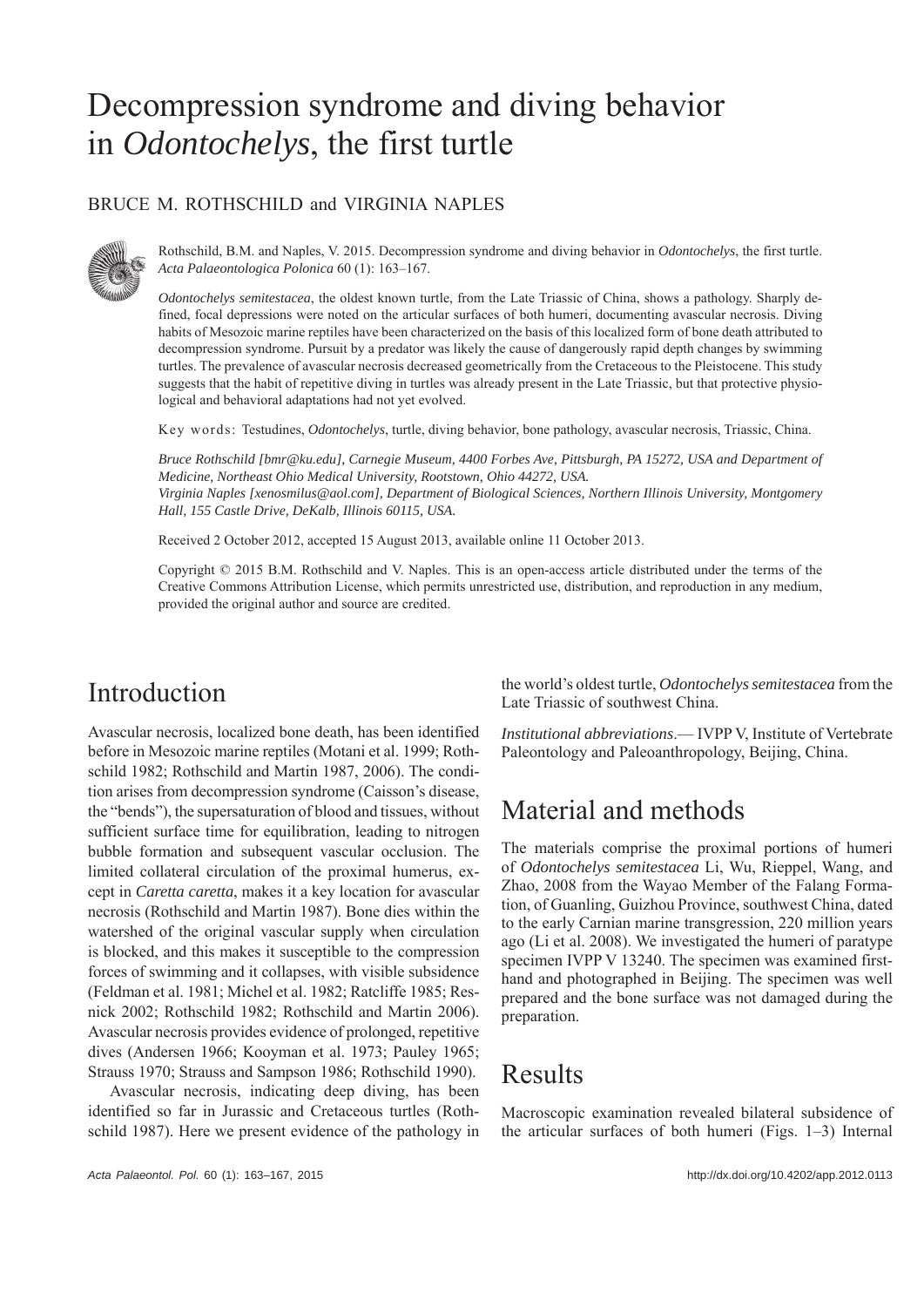

Fig. 1. Ventral view of anterior body of *Odontochelys semitestacea* Li, Wu, Rieppel, Wang, and Zhao, 2008 from the Lower Carnian (Upper Triassic) Wayao Member of the Falang Formation; Guanling, Guizhou Province, southwest China (IVPP V 13240). Defects are present on proximal humeral articular surfaces.

trabeculae were not exposed, allowing taphonomic processes to be excluded (Nielsen-Marsh and Hedges 2000; Rothschild and Martin 2006). The irregular surface defect on the proximal humeral articular surface of IVPP V 13240 contrasts with the smooth continuous surface of healthy turtle humeral articular surfaces (Depecker et al. 2006; Raidal et al. 2006) and allows recognition of avascular necrosis.

The alterations are indistinguishable from previously documented humeral avascular necrosis in turtles (Rothschild 1987, 1988, 1991; Martin and Rothschild 1989) and other marine reptiles (Rothschild and Martin 2006). Macroscopic appearance is sufficiently specific for confident diagnosis (Martin and Rothschild 1989; Rothschild 1987, 1988, 1991; Resnick 2002; Rothschild and Martin 2006). As histological assessment of bone pathology is controversial,

with diagnosis often predicated upon radiologic appearance (Hong et al. 2011) and with no evidence of diagnostic specificity for avascular necrosis (Feldman et al. 1981; Ratcliffe 1985; Resnick 2002; Rothschild and Martin 2006), destructive analysis would not contribute useful information and was not pursued.

### Discussion and conclusions

Avascular necrosis is never found in terrestrial turtles (Rothschild 1991), but afflicts 50% of turtles in the Cretaceous (Rothschild 1987, 1988). Decompression syndrome from sudden depth alteration is the most parsimonious explanation. The only other phenomena that could cause such fre-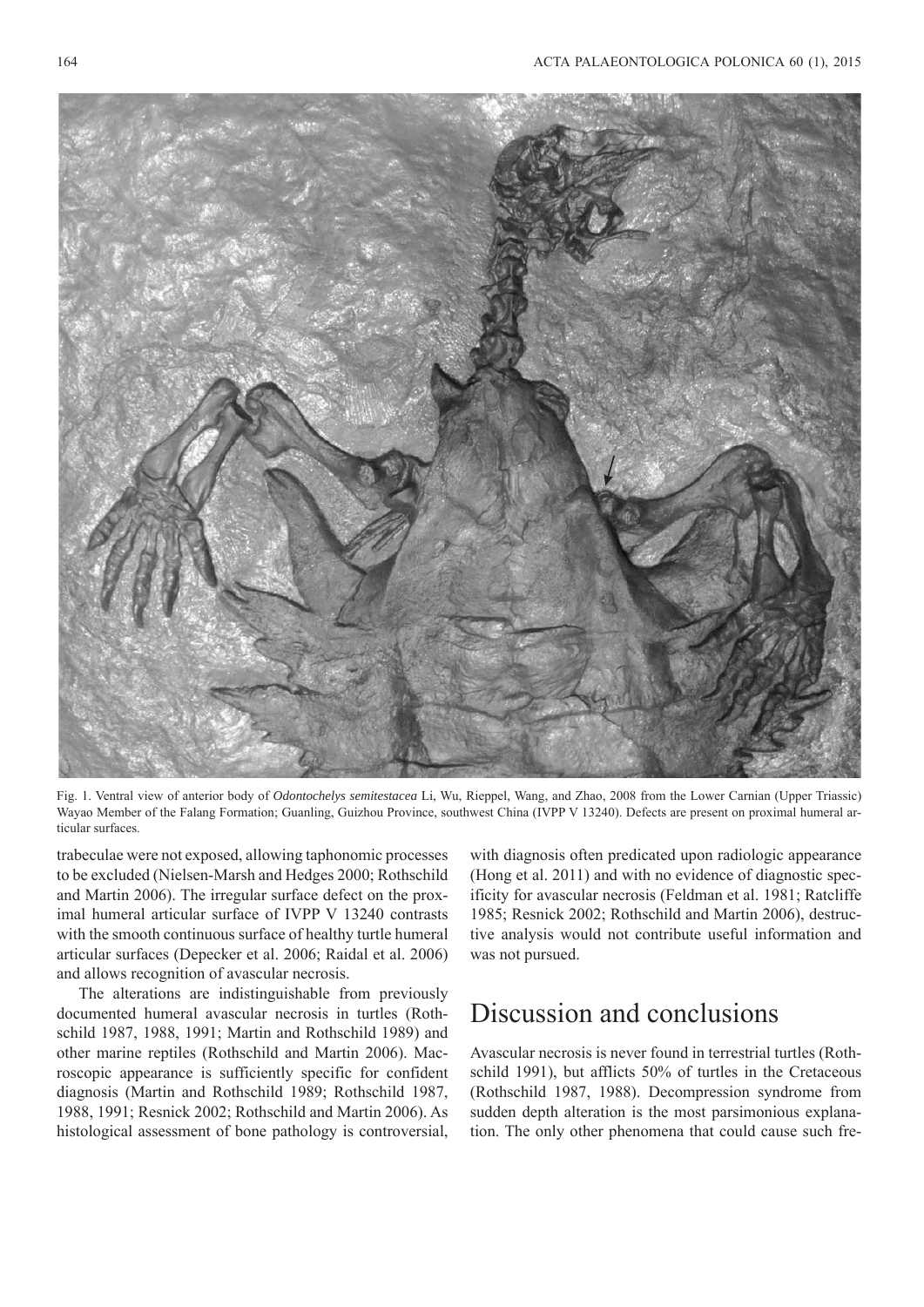

Fig. 2. Enface view of left proximal humeral articular surface of *Odontochelys semitestacea* Li, Wu, Rieppel, Wang, and Zhao, 2008 from the Lower Carnian (Upper Triassic) Wayao Member of the Falang Formation; Guanling, Guizhou Province, southwest China (IVPP V 13240). Irregular defect (arrow) is characteristic for the avascular necrosis found with decompression syndrome.

quent occurrence of avascular necrosis in any population are radiation and bismuth poisoning (Resnick 2002), previously ruled out in mosasaur avascular necrosis by scintigraphy and electron probe analyses (Rothschild and Martin 1987).

The differential diagnostic considerations for articular pathology include osteoarthritis, a rheumatoid arthritis-like inflammatory arthritis called spondyloarthropathy, gout, infection and failure of cartilage transformation into bone (osteochondrosis or cartilage rests) (Resnick 2002; Rothschild and Martin 2006). The sharply defined focal articular surface defect defining the latter (Resnick 2002; Rothschild and Martin 2006) is easily distinguished from the irregular defect observed in IVPP V 04415.

Review of the literature (Rothschild et al. 2012a, 2013) on bony alterations in turtles other than avascular necrosis revealed only one article in which shoulder pathology was reported. Raidal et al. (2006) reported proximal humeral articular surface erosion associated with reactive bone proliferation in a Recent *Caretta caretta*. While they diagnosed osteoarthritis, we suggested (Rothschild et al. 2012a) that spondyloarthropathy was a more likely diagnosis. Osteoarthritis produces bone spurs (osteophytes, absent in the case reported by Raidal et al. [2006] and in IVPP V 04415) at articular surface peripheries (Resnick 2002; Rothschild and Martin 2006), but does not produce the surface irregularities seen in the Raidal et al. (2006) case, nor in IVPP V 13240. Spondyloarthropathy characteristically erodes articular surfaces and is associated with reactive new bone formation (Rothschild and Woods 1991; Rothschild and Martin 2006; Rothschild 2010). Spondyloarthropathy has been well recognized in other reptiles (Rothschild 2010), but the report by Raidal et al. (2006) appears to be the first evidence of that disease in turtles. However, IVPP V 04415 did not have evidence of such bone alteration. Defects at sites of tendon or ligament attachment may complicate spondyloarthropathy (Resnick 2002; Rothschild and Martin 2006), but do not affect the actual articular surface (Shaibani et al. 1993).

Gout is another form of erosive arthritis, and it has been reported in the elbow or stifle of *Trachemys scripta elegans* (Marcus 1981; McArthur 1996, 2004; López del Castillo 1998), *Testudo graeca graeca* (Appleby and Siller 1960; McArthur 2004), *Testudo denticulata* (Appleby and Siller 1960), *Testudo hermanni* (Appleby and Siller 1960), *Geochelone agassizii* (Frye 1984; Homer et al. 1998) and *Mauremys leprosa* (Figureres 1997), but has a very different appearance (see below) and apparently has not been recognized in turtle shoulder joints. It produces well-defined peripheral and para-articular erosions with new bone formation producing characteristic overhanging edges (Casimire-Etzioni et al. 2004; Resnick 2002; Rothschild and Martin 2006), very different from what was observed in IVPP V 04415.

Infectious or septic arthritis is well recognized in turtles, having been noted in *Dermochelys coriacea* (Ogden et al. 1981; Coquelet 1983; Brogard 1987), *Lepidochelys kempii*  (Harms et al. 2002; Greer et al. 2003; Jacobson 2007), *Geochelone agassizii* (Frye 1984; Homer et al. 1998), *Geochelone elegans* (McArthur 2004) and *Acanthochelys macrocephala*  (Rhodin et al. 1990), but always limited in distribution to elbow, knee, and manus or pes. Jacobson (2007) suggested that these infections represent complications of injury. His perspective is supported by absence of infectious arthritis



Fig. 3. Enface view of right proximal humeral articular surface of *Odontochelys semitestacea* Li, Wu, Rieppel, Wang, and Zhao, 2008 from the Lower Carnian (Upper Triassic) Wayao Member of the Falang Formation; Guanling, Guizhou Province, southwest China (IVPP V 13240). Irregular defect (arrow) is characteristic for the avascular necrosis found with decompression syndrome.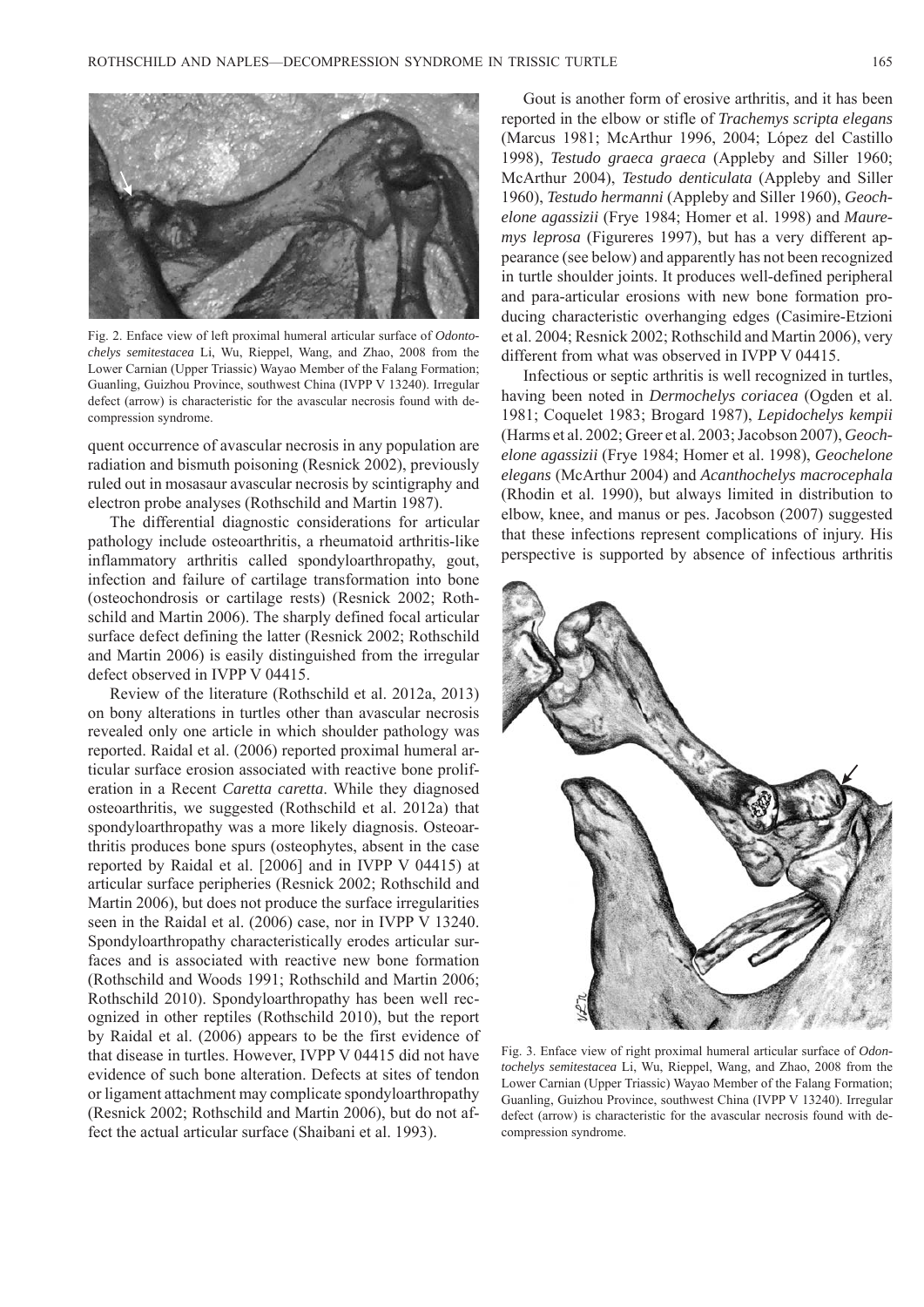in the shoulder, which is protected from predators by the carapace and plastron.

This study suggests that the habit of repetitive diving in turtles was already established in the Late Triassic. The relatively small size of Triassic turtles, 1 m or less in *Odontochelys,* may be an important clue (Li et al. 2008), distinguishing them from ichthyosaurs. Avascular necrosis was extremely rare in Triassic ichthyosaurs (Rothschild et al. 2012b). Pursuit by a predator may have been a common cause of dangerously rapid depth changes by swimming turtles, as has been proposed for *Protostega* in the Cretaceous (Sternberg 1909: 115). The deepest diving extant sea turtle, the leatherback (*Dermochelys coriacea*) relies largely on blood and muscle oxygen stores to sustain deep dives (Lutcavage and Lutz 1997). The lack of large lung oxygen stores in this species limits the tendency for nitrogen to dissolve in blood during long dives and may reduce the risk of decompression sickness. In addition, behavioral mechanisms, such as gradual ascents, which are seen in both leatherback and other extant species of sea turtle (Fossette et al. 2010), may limit the risk of decompression syndrome.

The frequency of avascular necrosis is indistinguishable across all sizes (surrogate for age) in a species. Additional damage does not continue to accrue in adults, so decompression syndrome appears to be a phenomenon of juveniles or adolescents both in living turtles and in mosasaurs (Rothschild and Martin 2006). Juvenile sea turtles tend to be relatively shallow divers with, for example, post-hatchlings being positively buoyant and largely drifting at the ocean surface (Bjorndal et al. 2003; Scott et al. 2012). This positive buoyancy limits diving behavior and hence presumably also the risk of decompression sickness. In modern forms, juveniles and subadults presumably suffer decompression syndrome and avascular necrosis in unexpected situations, when they are forced by predators to dive deeper than normal. It is unclear at what stage of life (juvenile, adolescent or adult) the Triassic damage occurred.

The occurrence of avascular necrosis through the history of turtles shows that it was more frequent in the Mesozoic than today, suggesting that early forms had not yet evolved mechanisms to avoid the bends.

Turtles today show almost total resistance to avascular necrosis (Rothschild 1991), probably having evolved behavioral and physiological means to avoid the problem. For example, extant turtles ascend gradually to the surface to minimize decompression sickness. Further, freshwater turtles have effective extrapulmonary gas exchange, seen in mud and musk (kinosternid), soft-shelled (trionychid) and emydid turtles (Smith and Nickon 1961; Ultsch and Jackson 1982; Ultsch 1985). It is unclear when the buccal and cloacal respiratory mechanisms evolved (Heiss et al. 2010), but their presence would certainly afford the advantage of an additional gas (including nitrogen) exchange mechanism. The low nitrogen  $(N_2)$  content of water, 47.5% compared to 78% in air, augments diffusion from the blood and therefore the tissues, providing protection from decompression syndrome.

*Odontochelys* was likely a descendant of an older, land living turtle, and so its body shape and limbs had probably not become entirely modified for its new aquatic environment (Reisz and Head 2008). The degree of keratinization of *Odontochelys* skin is unknown, but could also have been a factor that compromised trans-dermal respiration.

#### Acknowledgements

Appreciation is expressed to Li Chun (Institute for Vertebrate Paleontology and Paleoanthropology, Beijing, China) for facilitating access to the specimen and to the very constructive comments of referees.

#### References

- Andersen, H.T. 1996. Physiological adaptations in diving vertebrates. *Physiological Review* 46: 212–258.
- Appleby, E.C. and Siller, W.G. 1960. Some cases of gout in reptiles. *Journal of Pathology and Bacteriology* 80: 427–430.
- Bjorndal, K.A., Bolten, A.B., and Martins, H.R. 2003. Estimates of survival probabilities for oceanic-stage loggerhead sea turtles (*Caretta caretta*) in the North Atlantic. *Fishery Bulletin* 101: 732–736.
- Brogard, J. 1987. *Les maladies des reptiles*. 336 pp. Maisons-Alfort: Point Vétérinaire, Paris.
- [Casimire-Etzioni, A.L., Wellehan, J.F., Embury, J.E., Terrell, S.P., and](http://dx.doi.org/10.1111/j.1939-165X.2004.tb00349.x) Raskin, R.A. 2004. Synovial fluid from an African spur-thighed tortoise (*Geochelone sulcata*). *Veterinary Clinical Pathology* 33: 43–46.
- Coquelet, J.P. 1983. *Contribution à l'étude de la pathologie des tortues marines, Observations personnelles dans un élevage de Chelonia mydas (Linné)*. 177 pp. Thèse Doctoral Médicine Vétérinaire, University of Nantes, Nantes.
- [Depecker, M., Berge, C., Penin, X., and Renous, S. 2006. Geometric mor](http://dx.doi.org/10.1111/j.1469-7580.2006.00512.x)phometrics of the shoulder girdle in extant turtles (Chelonii). *Journal of Anatomy* 208: 35–45.
- Feldman, J.L., Menkes, C.J., Amor, B., Cherot, A., and Delbvarr, F.L. 1981. Osteonecrosis vertébrale de l'adults. *Révue de Rheumatologie* 48: 773–780.
- Figureres, J.M. 1997. Treatment of articular gout in a Mediterranean pond turtle, *Mauremys leprosa*. *Proceedings of the Association of Reptilian and Amphibian Veterinary Medicine* 7 (4): 5–7.
- [Fossette, S., Gleiss, A.C., Myers, A.E., Garner, S., Liebsch, N., Whitney,](http://dx.doi.org/10.1242/jeb.048207) N.M., Hays, G.C., Wilson, R.P., and Lutcavage, M.E. 2010. Behaviour and buoyancy regulation in the deepest diving reptile: The leatherback turtle. *Journal of Experimental Biology* 23: 4074–4083.
- Frye, F.L. 1984. *Biomedical and Surgical Aspects of Captive Reptile Husbandry. Vol. 1.* 456 pp. Krieger Publishing Company, Malabar.
- [Greer, L.L., Strandberg, J.D., and Whitaker, B.R. 2003.](http://dx.doi.org/10.7589/0090-3558-39.3.736) *Mycobacterium chelonae* osteoarthritis in a Kemp's Ridley sea turtle (*Lepidochelys kempii*). *Journal of Wildlife Diseases* 39: 736–741.
- Harms, C.A., Lewbart, G.A., and Beasley, J. 2002. Medical management of mixed nocardial and unidentified fungal osteomyelitis in a Kemp's Ridley sea turtle, *Lepidochelys kempii. Journal of Herpetological Medicine and Surgery* 12 (3): 21–26.
- [Heiss, E., Natchev, N., Beisser, C., Lemell, P., and Weisgram, J. 2010.](http://dx.doi.org/10.1002/ar.21185) The fish in the turtle: On the functionality of the oropharynx in the common musk turtle *Sternotherus odoratus* (Chelonia, Kinosternidae) concerning feeding and underwater respiration. *Anatomical Record* 293: 1416–1424.
- Homer, B.L., Berry, K.H., Brown, M.B., Ellis, G., and Jacobson, E.R. 1998. Pathology of diseases in wild desert tortoises from California. *Journal of Wildlife Disease* 34: 508–523.